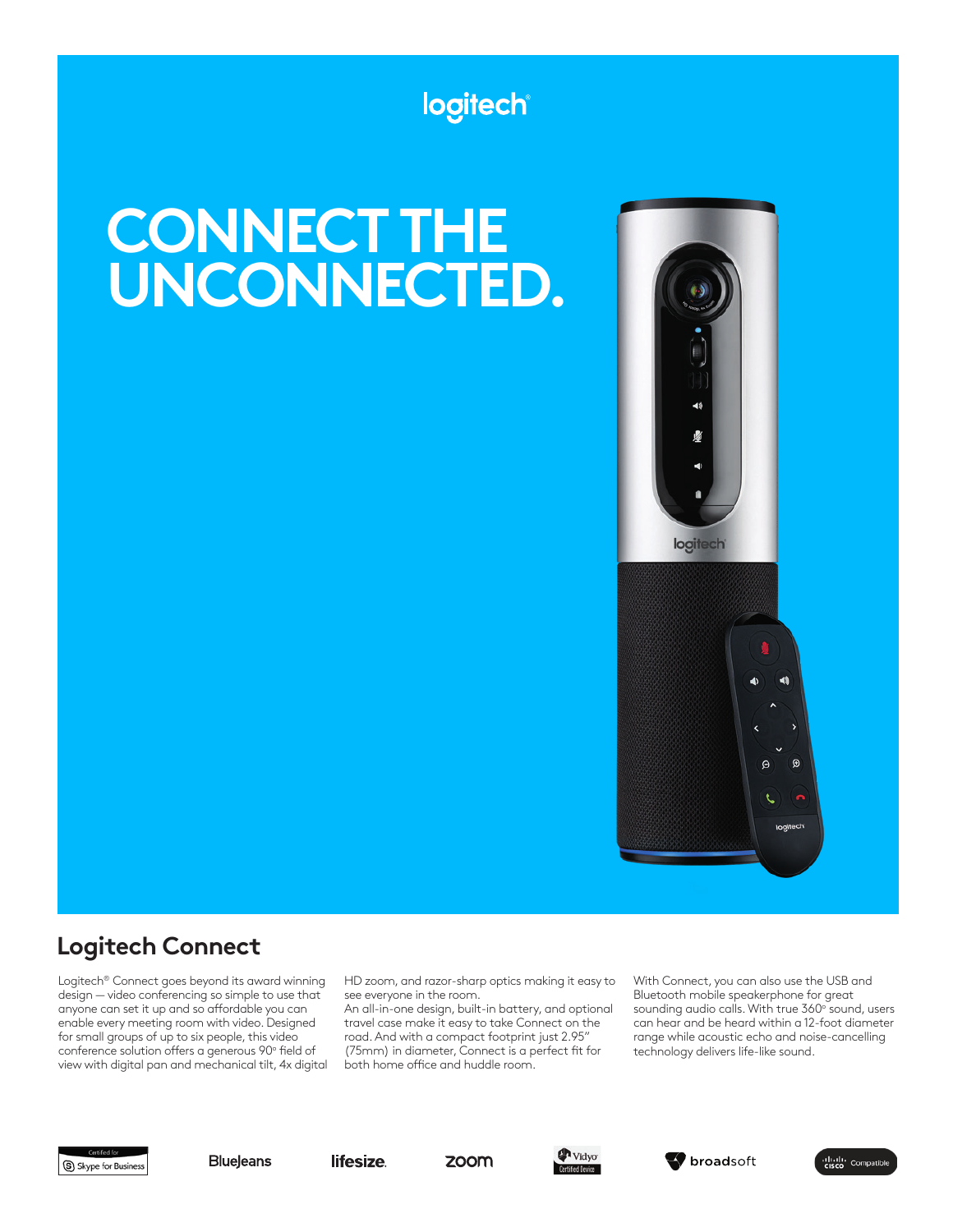## **Logitech Connect**



#### **FEATURE SPOTLIGHT**

#### **Portable All-in-One Design**

Sleek, easy to carry, and a snap to set up and use to expand the collaborative potential of the anywhere workplace.

#### **Perfect for Small Workgroups**

Optimized for teams of 1-6, experience HD 1080p video, 360° sound, and wireless screen-mirror projection in virtually any workspace — and watch productivity soar.

#### **See and Be Seen**

Automatically focus on people and objects for razorsharp resolution wherever the lens is pointed.

#### **Multi-Device Connectivity**

Simply connect PC or Mac® to conduct life-like meetings within your own familiar computing environment.

#### **Interact with Everyone at the Table**

The 90° field of view with digital pan, tilt, and 4x digital zoom in Full HD is ideal for small group meetings.

#### **Hear and Be Heard**

The acoustics are tuned to provide a quality experience so that users can hear and be heard in huddle and small conference rooms.

#### **Conversations Sound Life-Like and Natural**

Acoustic echo and noise-cancelling technology makes it seem like conversations are happening in the same room.

#### **USB Plug-and-Play Connectivity**

With no special software, training, or maintenance required, connecting to a video conference has never been easier.

#### **Professional-Grade Certifcations**

Certifed for Skype for Business, and Cisco Jabber® and WebEx® compatible ensures an integrated experience with most business-grade video conferencing platforms.\*

\* See www.logitech.com/ciscocompatibility for the latest version.

#### **Near Field Communication (NFC) Technology**

Pair mobile devices to ConferenceCam Connect by simply bringing them close together.\* \* With mobile devices equipped with NFC technology

#### **Bluetooth Wireless Connectivity**

Quickly and easily create a connection between any Bluetooth device and the integrated speakerphone.

#### **Far-End Camera Control**

Operate camera pan, tilt and zoom functions of another Logitech ConferenceCam or Webcam C930e in the other location.\*

\* Requires plug-in downloo

#### **Dockable Remote Control**

Easily operate camera pan/tilt/zoom and audio functions (call answer/end, volume, mute) during meetings.\* The remote covers the lens when the camera is not in use for added privacy. \* With Skype® for Business, Skype™, and Cisco Jabber®

#### **Works with Most Video Conference Applications**

Users are free to use the desktop video conferencing program of their choice.

#### **Kensington Lock-Enabled**

The Kensington Security Slot offers a simple, built in security solution to help provide security from theft.

#### **Rechargeable Battery**

Flexibility to leave the power cord behind: run video calls/screen mirroring for up to 3 hours or use the speakerphone for up to 15 hours with a fully charged battery (chargeable via USB or AC power.)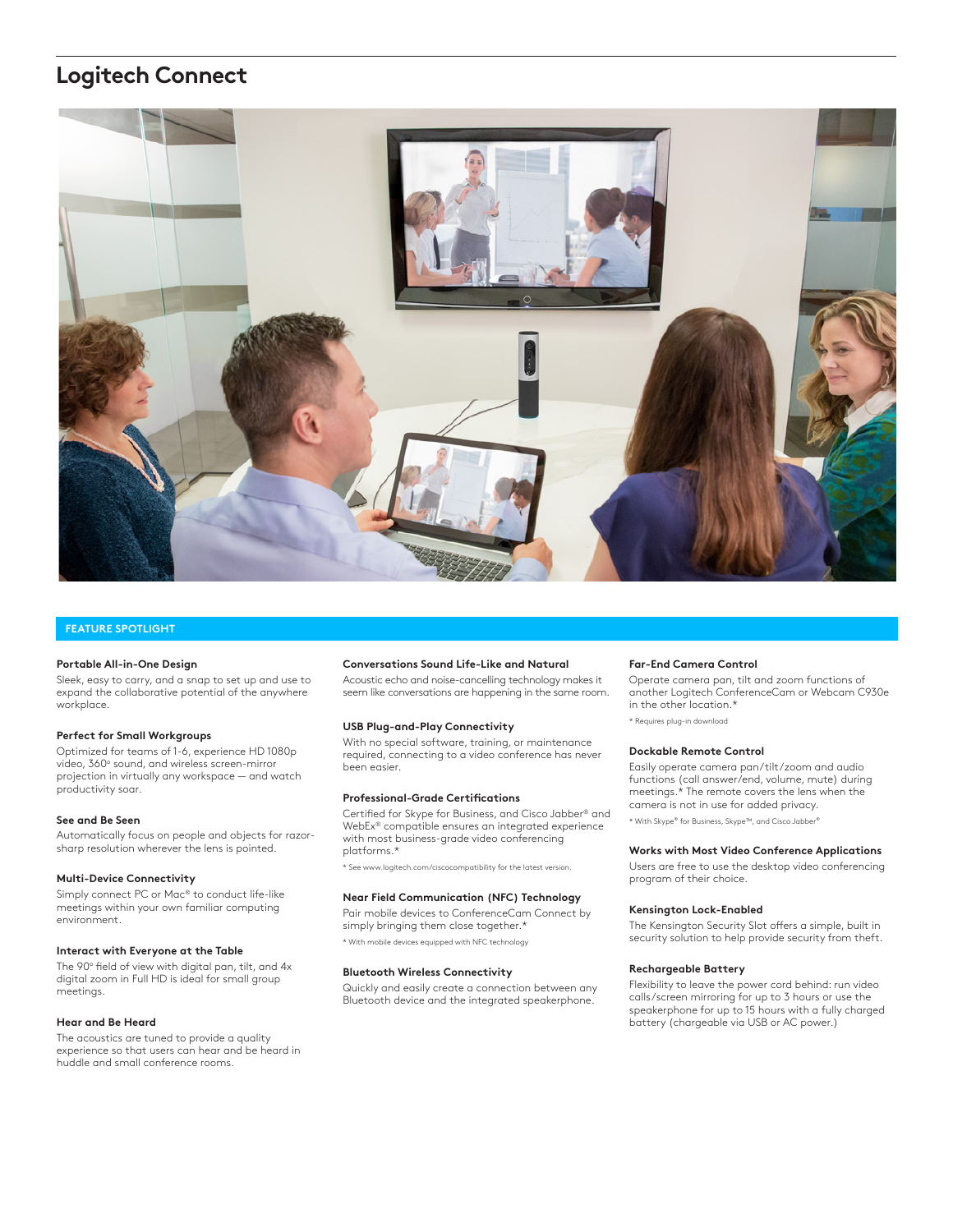## **Logitech Connect**



#### **Connect Features**

**90o feld of view** With digital pan/tilt and mechanical tilt control.

**360o audio with 12-foot diameter range** The acoustics are tuned to provide a quality experience so that users can hear and be heard within a 12-foot diameter range.



**Omni-directional full duplex mics** Makes it seem like conversations are happening in the same room.

#### **Docking remote control**

The handhold remote magnetically docks over the lens for assured visual privacy and to protect from dust and scratches.



#### **TECH SPECIFICATIONS**

#### **CAMERA**

Full HD 1080p video calling (up to 1920 x 1080 pixels); 720p HD video calling (up to 1280 x 720 pixels) with supported clients

H.264 UVC 1.5 with Scalable Video Coding (SVC)

Supports H.264 SVC 1080p for Skype for Business, along with optimizations for best call performance in single or multiparty HD video

90° field of view with autofocus

4X digital zoom in Full HD

Rightlight™ 2 Technology for clear image in various lighting environments (even low light)

Digital Pan, Tilt and Zoom from remote control or optional downloadable app

Mechanical tilt

Camera LED for active streaming indication

#### **SPEAKERPHONE**

Integrated full duplex speakerphone with echo and noise cancellation

360° wideband audio with 12-foot diameter range

Bluetooth and NFC wireless technology

LEDs for speakerphone streaming, mute, hold, and Bluetooth wireless pairing

Controls for call answer/end, volume, mute

Microphones (Tx)

 Two omni-directional microphones supporting 12-ft diameter range

Frequency response: 100Hz – 16kHz

Sensitivity: -34dB +/-3dB

Distortion: <1% @ 1KHz at 65dB

Speakers (Rx)

Frequency response: 140Hz – 16KHz

Sensitivity: 89dBSPL +/-3dB at 1W/0.5M

Max output: 91.5dBSPL at 0.5M

Distortion: <5% from 200Hz

#### **REMOTE CONTROL**

Dockable remote control for camera/speakerphone functions

10-foot range remote control

#### **GENERAL SPECIFICATIONS**

Rechargeable Battery supports up to 3 hours video conferencing or screen mirroring time; 15 hours for Bluetooth audio. Time to charge battery (from AC power, device idle): 3 hours

Battery rechargeable through AC Power or USB (not powered through USB)

6-foot detachable USB cable for PC or Mac-based video conferencing

Works with most video conferencing applications

Professional-grade certifications

Kensington Security Slot